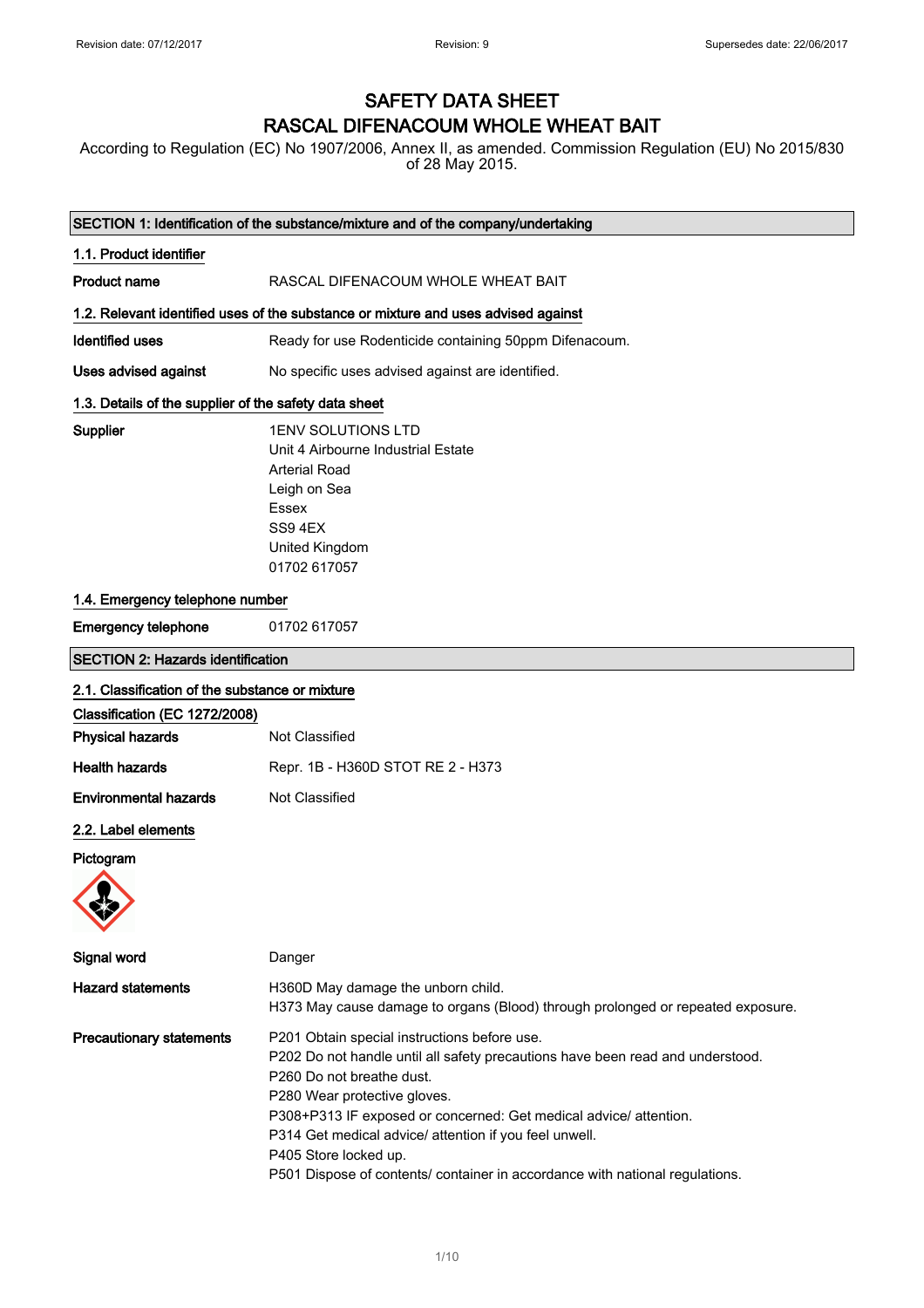#### Supplemental label information EUH 208 Contains 1, 2- Benzisothiazolin-3-one. May produce an allergic reaction.

#### 2.3. Other hazards

This product does not contain any substances classified as PBT or vPvB.

#### SECTION 3: Composition/information on ingredients

| 3.2. Mixtures                                                                                                                                                                     |                                |
|-----------------------------------------------------------------------------------------------------------------------------------------------------------------------------------|--------------------------------|
| 2,2'-Iminodiethanol                                                                                                                                                               | < 0.1%                         |
| CAS number: 111-42-2                                                                                                                                                              | EC number: 203-868-0           |
| Classification<br>Acute Tox. 4 - H302<br>Skin Irrit. 2 - H315<br>Eye Dam. 1 - H318<br>STOT RE 2 - H373                                                                            |                                |
| 1,2-BENZISOTHIAZOLIN-3-ONE                                                                                                                                                        | 0.02%                          |
| CAS number: 2634-33-5                                                                                                                                                             | EC number: 220-120-9           |
| Classification<br>Skin Irrit. 2 - H315<br>Eye Dam. 1 - H318<br>Skin Sens. 1 - H317<br>Aquatic Chronic 2 - H411                                                                    |                                |
| <b>DIFENACOUM (EU)</b>                                                                                                                                                            | 0.005%                         |
| CAS number: 56073-07-5                                                                                                                                                            | EC number: 259-978-4           |
| M factor (Acute) = $10$                                                                                                                                                           | M factor (Chronic) = $10$      |
| Classification<br>Acute Tox. 1 - H300<br>Acute Tox. 1 - H310<br>Acute Tox. 1 - H330<br>Repr. 1B - H360D<br>STOT RE 1 - H372<br>Aquatic Acute 1 - H400<br>Aquatic Chronic 1 - H410 |                                |
| Denatonium Benzoate<br>CAS number: 3734-33-6                                                                                                                                      | 0.001%<br>EC number: 223-095-2 |
| Classification<br>Acute Tox. 4 - H332<br>Skin Irrit. 2 - H315<br>Eye Dam. 1 - H318<br>Aquatic Chronic 3 - H412                                                                    |                                |

The full text for all hazard statements is displayed in Section 16.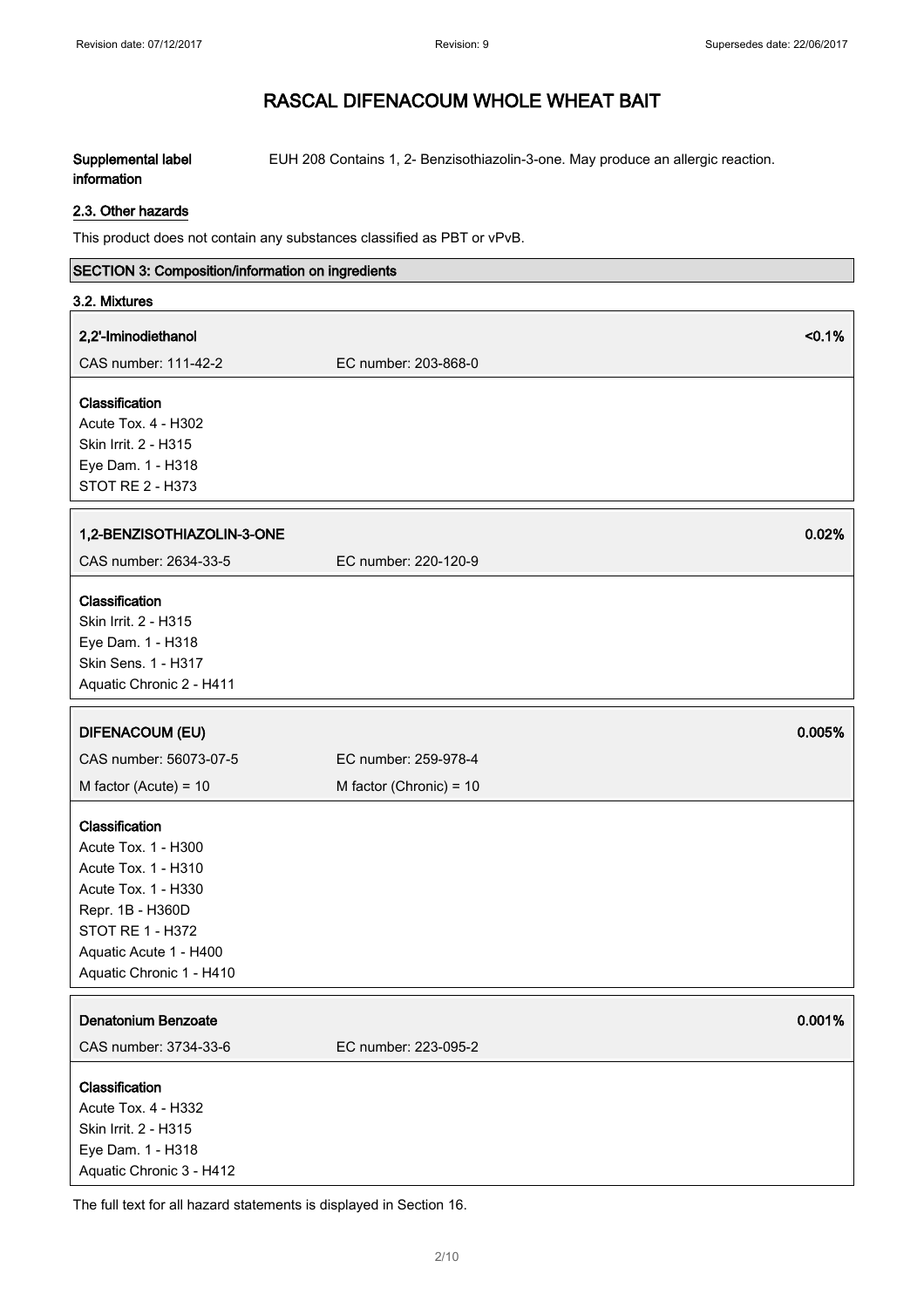#### SECTION 4: First aid measures

#### 4.1. Description of first aid measures

| <b>General information</b>                                 | In case of accident or if you feel unwell, seek medical advice immediately (show the label<br>where possible). Advice for Medical Doctors: Difenacoum is an indirect anti-coagulant.<br>Phytomenadione, Vitamin K, is antidotal. Determin prothrombin time not less than 18 hours<br>after consumption. If elevated, administer Vitamin K1 until prothrombin time normalises.<br>Continue determination of prothrombin time for two weeks after withdrawal of antidote and<br>resume treatment if elevation occurs in that time. |  |
|------------------------------------------------------------|----------------------------------------------------------------------------------------------------------------------------------------------------------------------------------------------------------------------------------------------------------------------------------------------------------------------------------------------------------------------------------------------------------------------------------------------------------------------------------------------------------------------------------|--|
| Inhalation                                                 | Unlikely to present an inhalation hazard unless excessive dust is present. Move to fresh air.<br>Obtain medical advice immediately. Move affected person to fresh air and keep warm and at<br>rest in a position comfortable for breathing. Loosen tight clothing such as collar, tie or belt. Get<br>medical attention if symptoms are severe or persist.                                                                                                                                                                       |  |
| Ingestion                                                  | Rinse mouth thoroughly with water. Do not induce vomiting. Get medical attention<br>immediately.                                                                                                                                                                                                                                                                                                                                                                                                                                 |  |
| Skin contact                                               | May cause irritation to susceptible persons. Immediately take off all contaminated clothing.<br>Wash immediately with plenty of soap and water and seek medical advice                                                                                                                                                                                                                                                                                                                                                           |  |
| Eye contact                                                | May cause eye irritation to susceptible persons. Rinse immediately with plenty of water and<br>seek medical advice. Rinse cautiously with water for several minutes. Get medical attention if<br>irritation persists after washing.                                                                                                                                                                                                                                                                                              |  |
| <b>Protection of first aiders</b>                          | First aid personnel should wear appropriate protective equipment during any rescue.                                                                                                                                                                                                                                                                                                                                                                                                                                              |  |
|                                                            | 4.2. Most important symptoms and effects, both acute and delayed                                                                                                                                                                                                                                                                                                                                                                                                                                                                 |  |
| <b>General information</b>                                 | The severity of the symptoms described will vary dependent on the concentration and the<br>length of exposure.                                                                                                                                                                                                                                                                                                                                                                                                                   |  |
| Inhalation                                                 | Unlikely to present an inhalation hazard. If symptoms develop move the exposed person to<br>fresh air. Immediately obtain medical advice.                                                                                                                                                                                                                                                                                                                                                                                        |  |
| Ingestion                                                  | Rinse mouth. Do NOT induce vomiting. Call a doctor immediately.                                                                                                                                                                                                                                                                                                                                                                                                                                                                  |  |
| <b>Skin contact</b>                                        | Prolonged contact may cause dryness of the skin.                                                                                                                                                                                                                                                                                                                                                                                                                                                                                 |  |
| Eye contact                                                | No specific symptoms known. May be slightly irritating to eyes.                                                                                                                                                                                                                                                                                                                                                                                                                                                                  |  |
|                                                            | 4.3. Indication of any immediate medical attention and special treatment needed                                                                                                                                                                                                                                                                                                                                                                                                                                                  |  |
| Notes for the doctor                                       | Treat symptomatically.                                                                                                                                                                                                                                                                                                                                                                                                                                                                                                           |  |
| <b>SECTION 5: Firefighting measures</b>                    |                                                                                                                                                                                                                                                                                                                                                                                                                                                                                                                                  |  |
| 5.1. Extinguishing media                                   |                                                                                                                                                                                                                                                                                                                                                                                                                                                                                                                                  |  |
| Suitable extinguishing media                               | The product is not flammable. Extinguish with alcohol-resistant foam, carbon dioxide, dry<br>powder or water fog. Use fire-extinguishing media suitable for the surrounding fire.                                                                                                                                                                                                                                                                                                                                                |  |
| Unsuitable extinguishing<br>media                          | Do not use water jet as an extinguisher, as this will spread the fire.                                                                                                                                                                                                                                                                                                                                                                                                                                                           |  |
| 5.2. Special hazards arising from the substance or mixture |                                                                                                                                                                                                                                                                                                                                                                                                                                                                                                                                  |  |
| Specific hazards                                           | None known.                                                                                                                                                                                                                                                                                                                                                                                                                                                                                                                      |  |
| <b>Hazardous combustion</b><br>products                    | Thermal decomposition or combustion products may include the following substances:<br>Harmful gases or vapours.                                                                                                                                                                                                                                                                                                                                                                                                                  |  |
| 5.3. Advice for firefighters                               |                                                                                                                                                                                                                                                                                                                                                                                                                                                                                                                                  |  |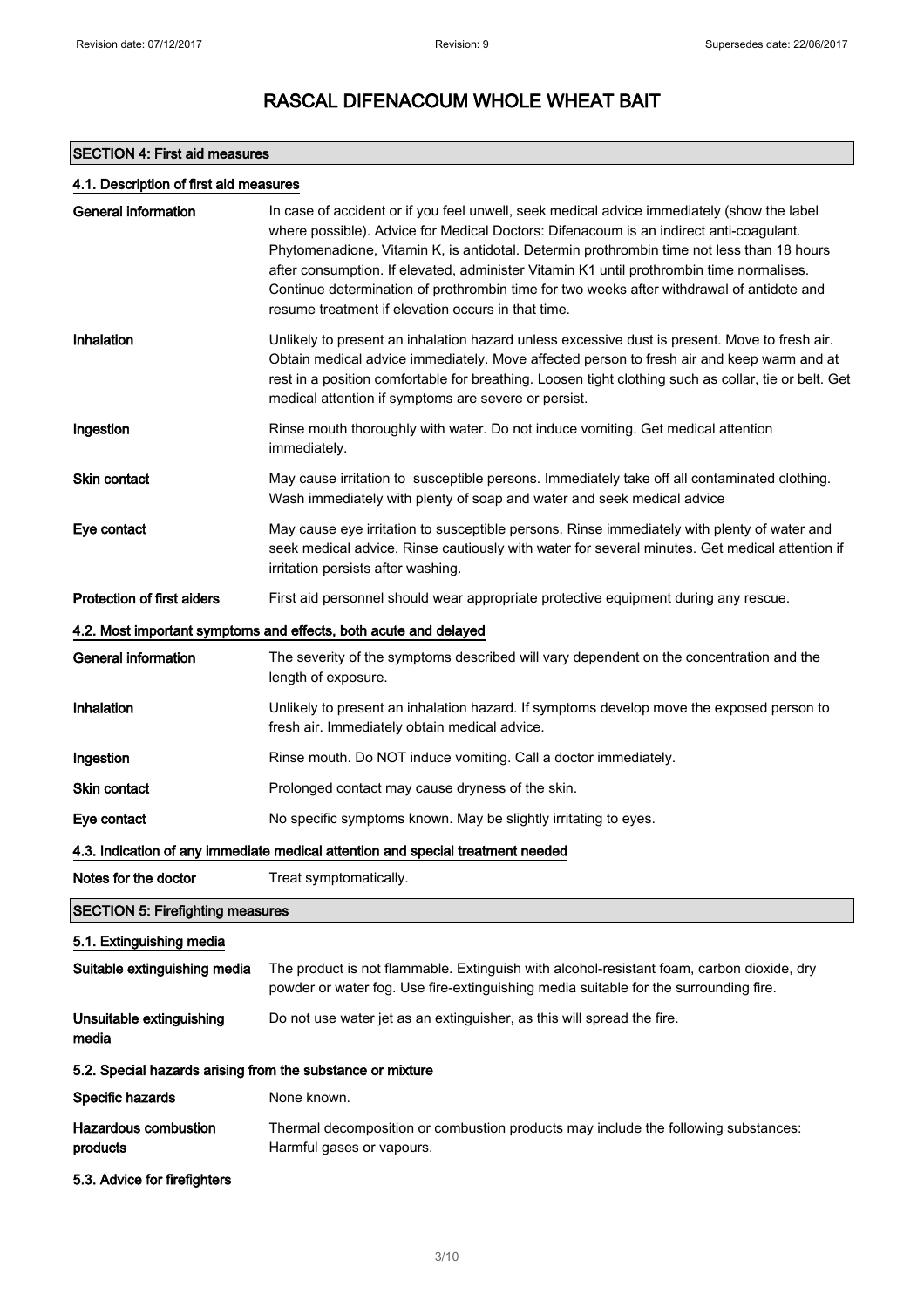| Protective actions during<br>firefighting                 | Avoid breathing fire gases or vapours. Evacuate area. Cool containers exposed to heat with<br>water spray and remove them from the fire area if it can be done without risk. Cool containers<br>exposed to flames with water until well after the fire is out.                                                                                                                                                                              |
|-----------------------------------------------------------|---------------------------------------------------------------------------------------------------------------------------------------------------------------------------------------------------------------------------------------------------------------------------------------------------------------------------------------------------------------------------------------------------------------------------------------------|
| Special protective equipment<br>for firefighters          | Wear positive-pressure self-contained breathing apparatus (SCBA) and appropriate protective<br>clothing. Firefighter's clothing conforming to European standard EN469 (including helmets,<br>protective boots and gloves) will provide a basic level of protection for chemical incidents.                                                                                                                                                  |
| <b>SECTION 6: Accidental release measures</b>             |                                                                                                                                                                                                                                                                                                                                                                                                                                             |
|                                                           | 6.1. Personal precautions, protective equipment and emergency procedures                                                                                                                                                                                                                                                                                                                                                                    |
| <b>Personal precautions</b>                               | Wear protective clothing as described in Section 8 of this safety data sheet. No action shall be<br>taken without appropriate training or involving any personal risk.                                                                                                                                                                                                                                                                      |
| 6.2. Environmental precautions                            |                                                                                                                                                                                                                                                                                                                                                                                                                                             |
| <b>Environmental precautions</b>                          | Avoid discharge into drains or watercourses or onto the ground.                                                                                                                                                                                                                                                                                                                                                                             |
| 6.3. Methods and material for containment and cleaning up |                                                                                                                                                                                                                                                                                                                                                                                                                                             |
| Methods for cleaning up                                   | Wear protective clothing as described in Section 8 of this safety data sheet. Clear up spills<br>immediately and dispose of waste safely. Collect spillage with a shovel and broom, or similar<br>and reuse, if possible. Collect and place in suitable waste disposal containers and seal<br>securely. Flush contaminated area with plenty of water. Wash thoroughly after dealing with a<br>spillage. For waste disposal, see Section 13. |
| 6.4. Reference to other sections                          |                                                                                                                                                                                                                                                                                                                                                                                                                                             |
| Reference to other sections                               | For personal protection, see Section 8. See Section 11 for additional information on health<br>hazards. See Section 12 for additional information on ecological hazards. For waste disposal,<br>see Section 13.                                                                                                                                                                                                                             |
| <b>SECTION 7: Handling and storage</b>                    |                                                                                                                                                                                                                                                                                                                                                                                                                                             |
| 7.1. Precautions for safe handling                        |                                                                                                                                                                                                                                                                                                                                                                                                                                             |
| Usage precautions                                         | Read and follow manufacturer's recommendations. Wear protective clothing as described in<br>Section 8 of this safety data sheet. Keep away from food, drink and animal feeding stuffs.<br>Keep container tightly sealed when not in use. Keep away from heat, hot surfaces, sparks,<br>open flames and other ignition sources. No smoking.                                                                                                  |
| Advice on general<br>occupational hygiene                 | Wash promptly if skin becomes contaminated. Take off contaminated clothing. Wash<br>contaminated clothing before reuse.                                                                                                                                                                                                                                                                                                                     |
|                                                           | 7.2. Conditions for safe storage, including any incompatibilities                                                                                                                                                                                                                                                                                                                                                                           |
| <b>Storage precautions</b>                                | Keep out of the reach of children. Keep away from food, drink and animal feeding stuffs. Keep<br>only in the original container. Keep container tightly closed, in a cool, well ventilated place.<br>Keep containers upright. Protect containers from damage.                                                                                                                                                                               |
| Storage class                                             | Unspecified storage.                                                                                                                                                                                                                                                                                                                                                                                                                        |
| 7.3. Specific end use(s)                                  |                                                                                                                                                                                                                                                                                                                                                                                                                                             |
| Specific end use(s)                                       | The identified uses for this product are detailed in Section 1.2.                                                                                                                                                                                                                                                                                                                                                                           |
| Usage description                                         | Ready to use rodenticide containing 50 ppm Difenacoum.                                                                                                                                                                                                                                                                                                                                                                                      |
| <b>SECTION 8: Exposure Controls/personal protection</b>   |                                                                                                                                                                                                                                                                                                                                                                                                                                             |

### 8.1. Control parameters

#### Occupational exposure limits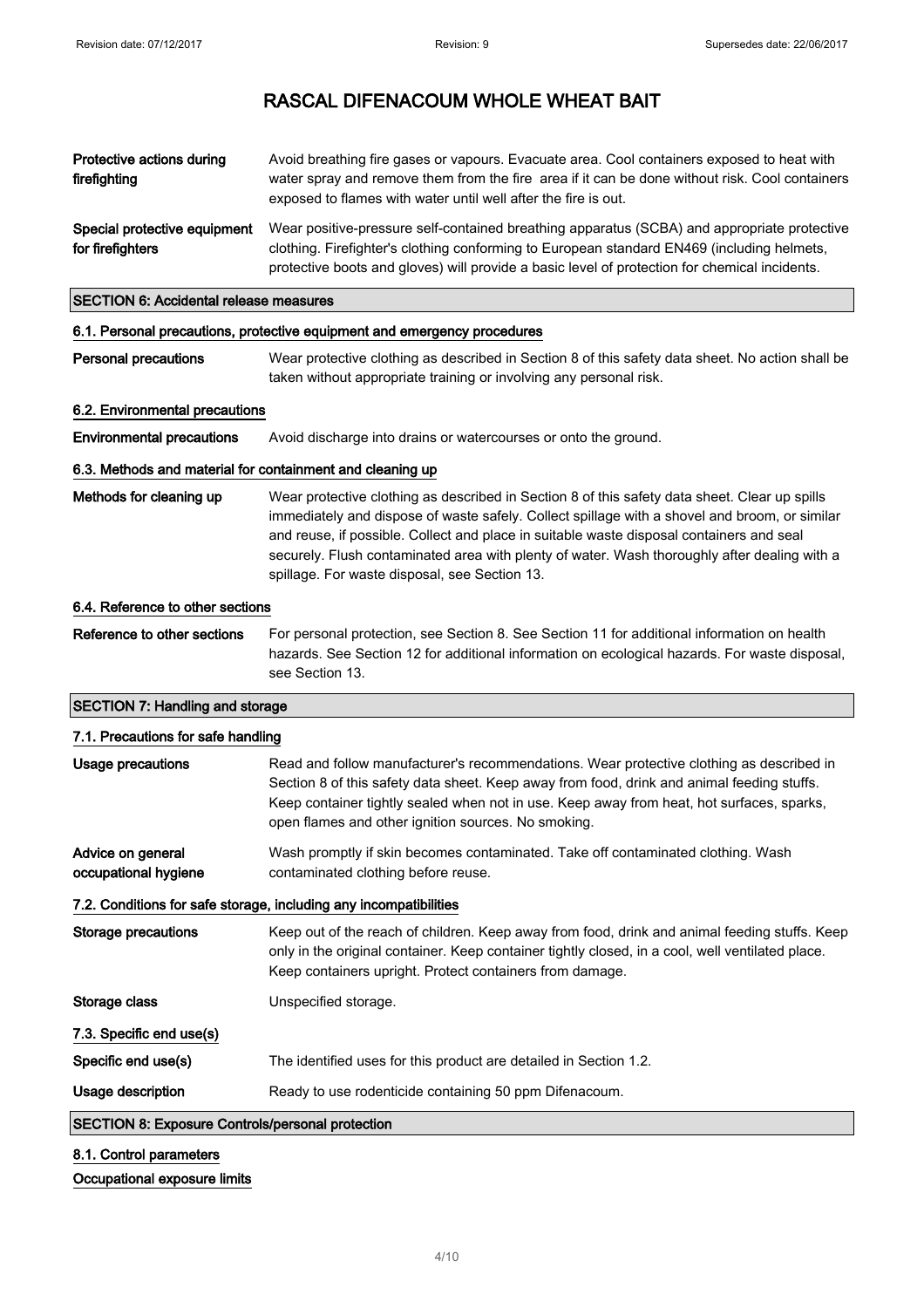|                                                         | Propane-1,2-diol (Propane-1,2-diol Particulates) WEL 8-Hr limit mg/M3: 10<br>Propane-1,2-diol (Propane-1,2-diol total vapour and particulates) WEL 8-Hr limit ppm: 150<br>WEL 8Hr limit mg/M3: 474 |
|---------------------------------------------------------|----------------------------------------------------------------------------------------------------------------------------------------------------------------------------------------------------|
| Whole Wheat Grain WEL 8-hr limit mg/m3: 10 (grain dust) | WEL 15 min limit mg/m3: 30 (grain dust)                                                                                                                                                            |
| 8.2. Exposure controls                                  |                                                                                                                                                                                                    |
| Appropriate engineering<br>controls                     | Provide adequate ventilation.                                                                                                                                                                      |
| Personal protection                                     | Keep away from food stuffs.                                                                                                                                                                        |
| Eye/face protection                                     | No specific eye protection required during normal use. Avoid contact with eyes.                                                                                                                    |
| Hand protection                                         | Suitable chemical resistant gloves are recommended for professional users.                                                                                                                         |
| Other skin and body<br>protection                       | Personal protective equipment for the body should be selected based on the task being<br>performed and the risks involved.                                                                         |
| Hygiene measures                                        | Wash hands thoroughly after handling. Do not eat, drink or smoke when using this product.<br>Wash contaminated clothing before reuse.                                                              |
| <b>Respiratory protection</b>                           | No specific recommendations. Provide adequate ventilation.                                                                                                                                         |
| <b>Environmental exposure</b><br>controls               | Keep container tightly sealed when not in use. Avoid release to the environment.                                                                                                                   |

### SECTION 9: Physical and Chemical Properties

#### 9.1. Information on basic physical and chemical properties

| Appearance                                      | Whole wheat granules.     |
|-------------------------------------------------|---------------------------|
| Colour                                          | Blue.                     |
| Odour                                           | Slight.                   |
| <b>Odour threshold</b>                          | No information available. |
| pH                                              | No information available. |
| <b>Melting point</b>                            | Not relevant.             |
| Initial boiling point and range                 | Not relevant.             |
| Flash point                                     | No information available. |
| <b>Evaporation rate</b>                         | Not relevant.             |
| <b>Evaporation factor</b>                       | No information available. |
| Flammability (solid, gas)                       | combustible               |
| Upper/lower flammability or<br>explosive limits | No information available. |
| Other flammability                              | No information available. |
| Vapour pressure                                 | Not relevant.             |
| Vapour density                                  | Not relevant.             |
| <b>Relative density</b>                         | No information available. |
| <b>Bulk density</b>                             | No information available. |
| Solubility(ies)                                 | No information available. |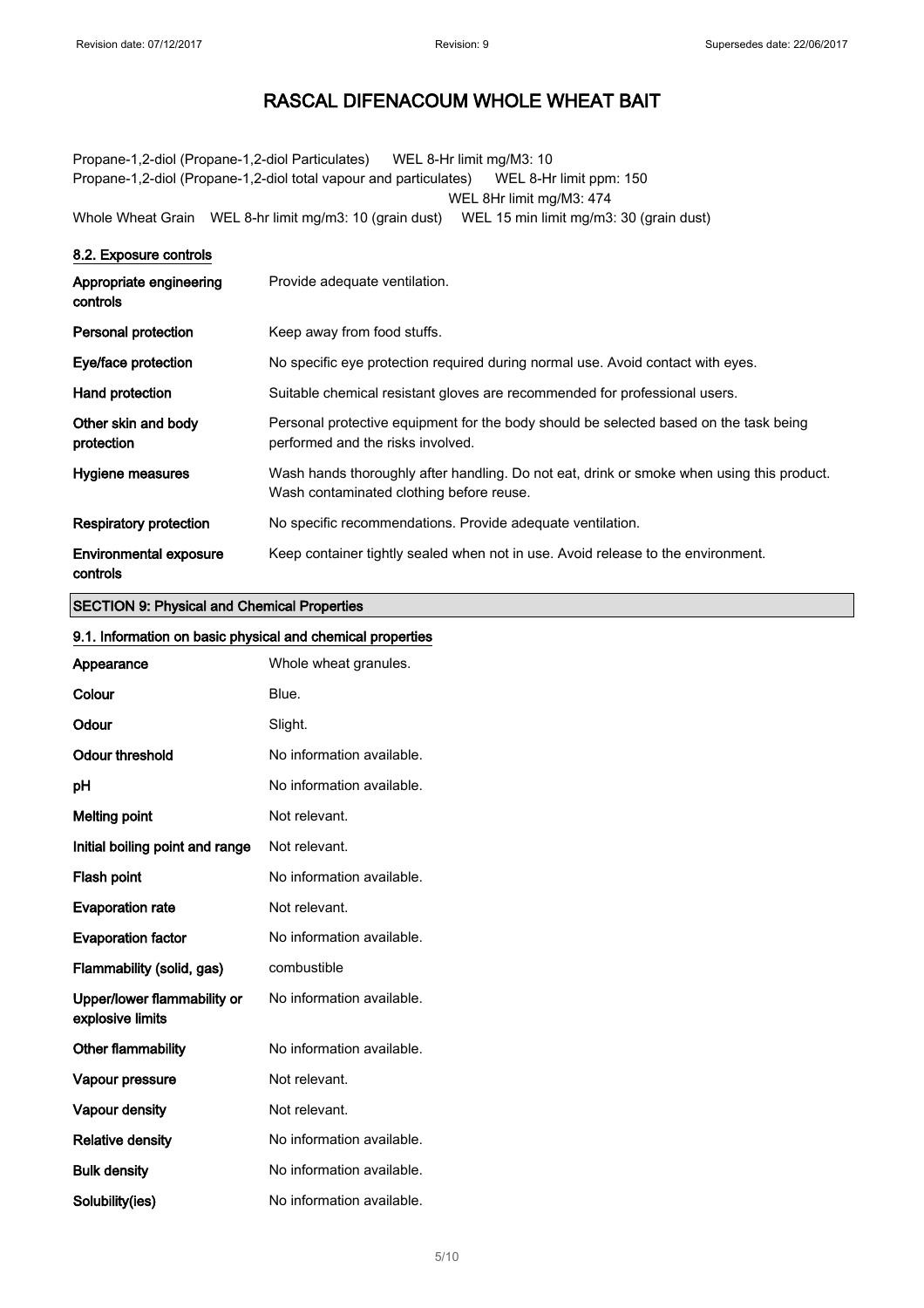| <b>Partition coefficient</b>                                        | Not relevant.                                                                                                                                                           |
|---------------------------------------------------------------------|-------------------------------------------------------------------------------------------------------------------------------------------------------------------------|
| Auto-ignition temperature                                           | No information available.                                                                                                                                               |
| <b>Decomposition Temperature</b>                                    | No information available.                                                                                                                                               |
| <b>Viscosity</b>                                                    | Not relevant.                                                                                                                                                           |
| <b>Explosive properties</b>                                         | Not considered to be explosive.                                                                                                                                         |
| Explosive under the influence<br>of a flame                         | Not considered to be explosive.                                                                                                                                         |
| <b>Oxidising properties</b>                                         | Not oxidising.                                                                                                                                                          |
| 9.2. Other information                                              |                                                                                                                                                                         |
| <b>SECTION 10: Stability and reactivity</b>                         |                                                                                                                                                                         |
| 10.1. Reactivity                                                    |                                                                                                                                                                         |
| Reactivity                                                          | There are no known reactivity hazards associated with this product.                                                                                                     |
| 10.2. Chemical stability                                            |                                                                                                                                                                         |
| <b>Stability</b>                                                    | Stable at normal ambient temperatures and when used as recommended. Stable under the<br>prescribed storage conditions.                                                  |
| 10.3. Possibility of hazardous reactions                            |                                                                                                                                                                         |
| Possibility of hazardous<br>reactions                               | Oxidising agents.                                                                                                                                                       |
| 10.4. Conditions to avoid                                           |                                                                                                                                                                         |
| <b>Conditions to avoid</b>                                          | Heat, flames and sparks.                                                                                                                                                |
| 10.5. Incompatible materials                                        |                                                                                                                                                                         |
| Materials to avoid                                                  | No specific material or group of materials is likely to react with the product to produce a<br>hazardous situation.                                                     |
| 10.6. Hazardous decomposition products                              |                                                                                                                                                                         |
| Hazardous decomposition<br>products                                 | Does not decompose when used and stored as recommended. Thermal decomposition or<br>combustion products may include the following substances: Harmful gases or vapours. |
| <b>SECTION 11: Toxicological information</b>                        |                                                                                                                                                                         |
| 11.1. Information on toxicological effects                          |                                                                                                                                                                         |
| Acute toxicity - oral<br>Notes (oral LD <sub>50</sub> )             | >2000 mg/kg                                                                                                                                                             |
| Acute toxicity - dermal<br>Notes (dermal LD <sub>50</sub> )         | >2000 mg/kg                                                                                                                                                             |
| Acute toxicity - inhalation<br>Notes (inhalation LC <sub>50</sub> ) | $>5$ mg/l (Dust)                                                                                                                                                        |
| Skin corrosion/irritation<br>Animal data                            | Based on available data the classification criteria are not met.                                                                                                        |
| Serious eye damage/irritation<br>Serious eye damage/irritation      | Based on available data the classification criteria are not met.                                                                                                        |
| <b>Respiratory sensitisation</b>                                    |                                                                                                                                                                         |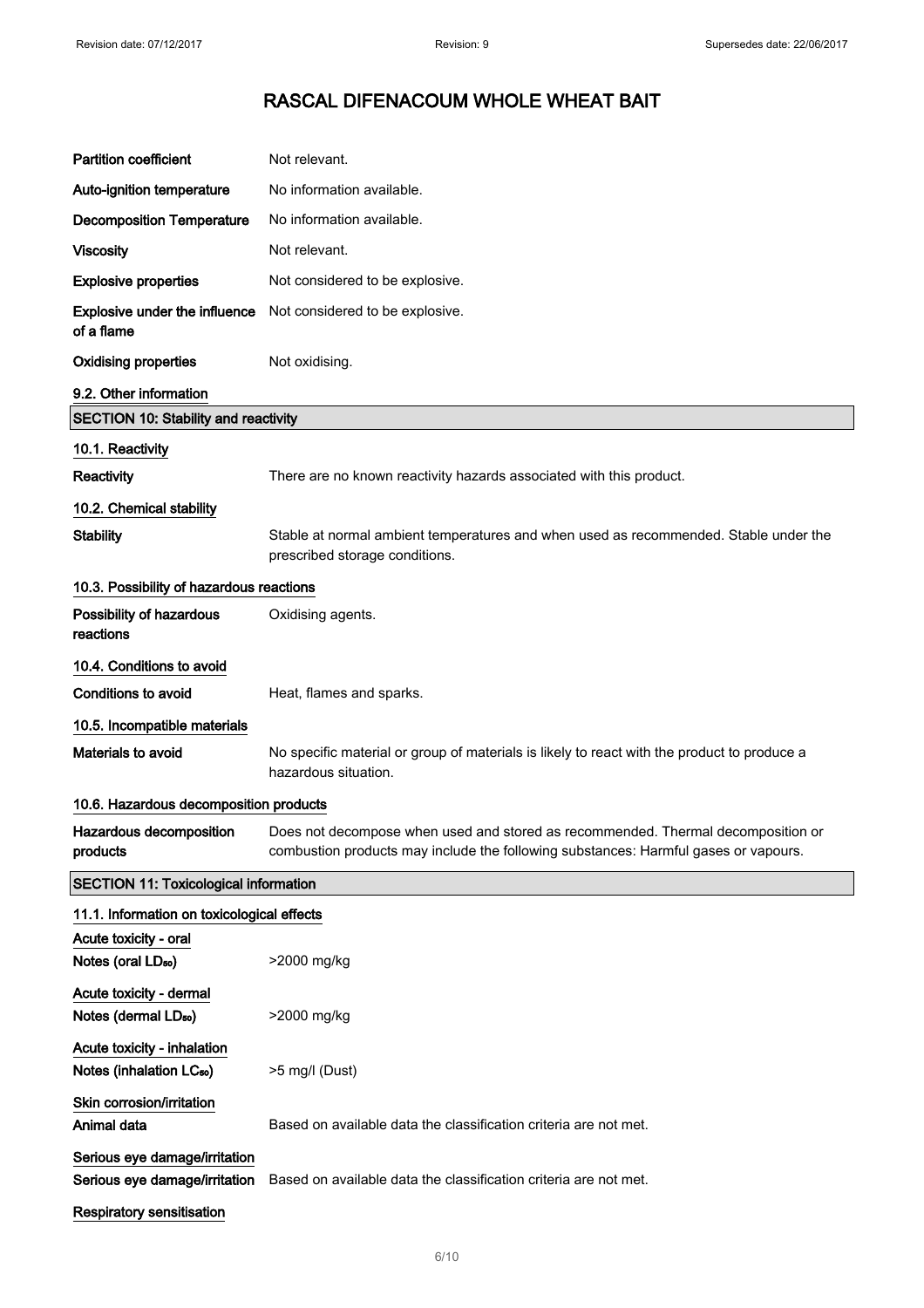| Respiratory sensitisation                                  | Based on available data the classification criteria are not met.                                                                                                                   |
|------------------------------------------------------------|------------------------------------------------------------------------------------------------------------------------------------------------------------------------------------|
| Skin sensitisation<br><b>Skin sensitisation</b>            | Based on available data the classification criteria are not met.                                                                                                                   |
| Germ cell mutagenicity<br>Genotoxicity - in vitro          | Based on available data the classification criteria are not met.                                                                                                                   |
| Carcinogenicity<br>Carcinogenicity                         | Based on available data the classification criteria are not met.                                                                                                                   |
| <b>IARC</b> carcinogenicity                                | None of the ingredients are listed or exempt.                                                                                                                                      |
| Reproductive toxicity<br>Reproductive toxicity - fertility | Based on available data the classification criteria are not met.                                                                                                                   |
| Reproductive toxicity -<br>development                     | May damage the unborn child.                                                                                                                                                       |
| Specific target organ toxicity - single exposure           |                                                                                                                                                                                    |
| STOT - single exposure                                     | Not classified as a specific target organ toxicant after a single exposure.                                                                                                        |
| Specific target organ toxicity - repeated exposure         |                                                                                                                                                                                    |
| STOT - repeated exposure                                   | STOT RE 2 - H373 May cause damage to organs through prolonged or repeated exposure.                                                                                                |
| <b>Aspiration hazard</b><br>Aspiration hazard              | Not relevant. Solid.                                                                                                                                                               |
| <b>General information</b>                                 | Avoid contact during pregnancy/while nursing. May damage fertility. The severity of the<br>symptoms described will vary dependent on the concentration and the length of exposure. |
| Inhalation                                                 | No specific symptoms known.                                                                                                                                                        |
| Ingestion                                                  | See section 4 - First Aid                                                                                                                                                          |
| <b>Skin contact</b>                                        | Prolonged contact may cause dryness of the skin.                                                                                                                                   |
| Eye contact                                                | No specific symptoms known.                                                                                                                                                        |
| Route of exposure                                          | Ingestion Inhalation Skin and/or eye contact                                                                                                                                       |
| <b>Toxicity of ingredients</b>                             | Denatonium Benzoate<br>Oral (Rat) LD50 = 584 mg/kg Difenacoum Acute Oral ≤5mg/kg<br>Acute Dermal ≤50mg/kg Acute Inhalation ≤0.05mg/kg (Commission Regulation 2016/1179)            |
| <b>SECTION 12: Ecological Information</b>                  |                                                                                                                                                                                    |
| Ecotoxicity                                                | Not regarded as dangerous for the environment. However, large or frequent spills may have<br>hazardous effects on the environment.                                                 |
| 12.1. Toxicity                                             |                                                                                                                                                                                    |
| <b>Toxicity</b>                                            | Based on available data the classification criteria are not met.                                                                                                                   |
| 12.2. Persistence and degradability                        |                                                                                                                                                                                    |
|                                                            | Persistence and degradability The degradability of the product is not known.                                                                                                       |
| 12.3. Bioaccumulative potential                            |                                                                                                                                                                                    |
| <b>Bioaccumulative potential</b>                           | No data available on bioaccumulation.                                                                                                                                              |
| <b>Partition coefficient</b>                               | Not relevant.                                                                                                                                                                      |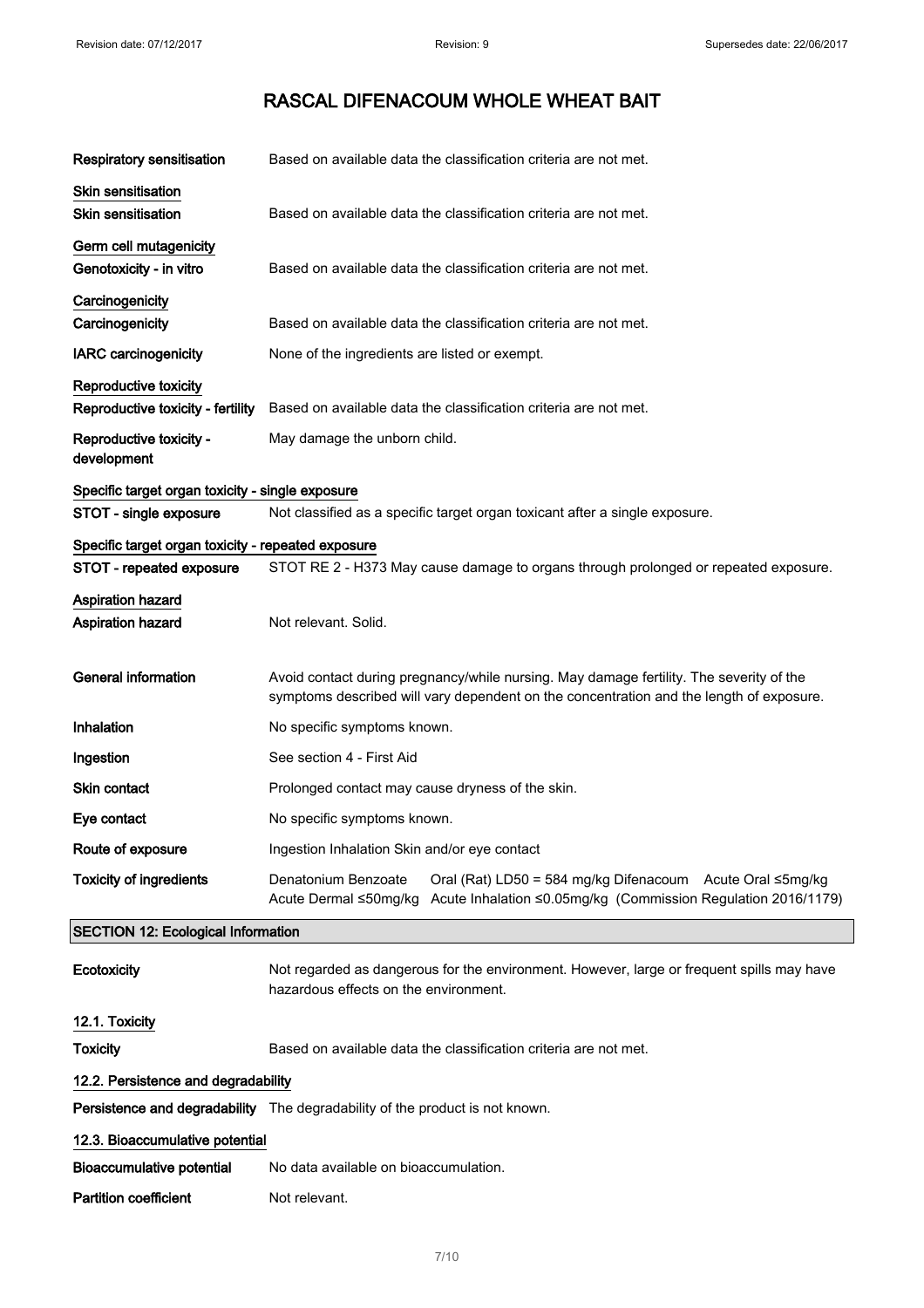#### 12.4. Mobility in soil

| Mobility                                   | No data available.                                                                                                                                                        |  |
|--------------------------------------------|---------------------------------------------------------------------------------------------------------------------------------------------------------------------------|--|
| 12.5. Results of PBT and vPvB assessment   |                                                                                                                                                                           |  |
| 12.6. Other adverse effects                |                                                                                                                                                                           |  |
| Other adverse effects                      | Toxic to mammals, including domesticated animals and birds if ingested. Exposure of non-<br>target animals should be prevented.                                           |  |
| Toxicity of ingredients                    | Daphnia EC50/48Hr = $0.91$ mg/l Rainbow trout LC50/96Hr = $0.33$ mg/l<br><b>Difenacoum</b>                                                                                |  |
| <b>SECTION 13: Disposal considerations</b> |                                                                                                                                                                           |  |
| 13.1. Waste treatment methods              |                                                                                                                                                                           |  |
| General information                        | This material and its container must be disposed of in a safe way.                                                                                                        |  |
| Disposal methods                           | Dispose of in accordance with applicable regional, national, and local laws and regulations.<br>Dispose of Contaminated packaging as unused product unless fully cleaned. |  |
| Waste class                                | Waste disposal key number from EWC is 20 01 19 (Pesticides)                                                                                                               |  |
| <b>SECTION 14: Transport information</b>   |                                                                                                                                                                           |  |

 $\overline{\phantom{a}}$ 

General The product is not covered by international regulations on the transport of dangerous goods (IMDG, IATA, ADR/RID).

#### 14.1. UN number

Not applicable.

#### 14.2. UN proper shipping name

Not applicable.

#### 14.3. Transport hazard class(es)

No transport warning sign required.

#### 14.4. Packing group

Not applicable.

#### 14.5. Environmental hazards

Environmentally hazardous substance/marine pollutant No.

#### 14.6. Special precautions for user

Not applicable.

#### 14.7. Transport in bulk according to Annex II of MARPOL and the IBC Code

Transport in bulk according to Not applicable. Annex II of MARPOL 73/78 and the IBC Code

SECTION 15: Regulatory information

#### 15.1. Safety, health and environmental regulations/legislation specific for the substance or mixture

| National regulations | Health and Safety at Work etc. Act 1974 (as amended).                       |
|----------------------|-----------------------------------------------------------------------------|
|                      | The Carriage of Dangerous Goods and Use of Transportable Pressure Equipment |
|                      | Regulations 2009 (SI 2009 No. 1348) (as amended) ["CDG 2009"].              |
|                      | EH40/2005 Workplace exposure limits.                                        |
|                      |                                                                             |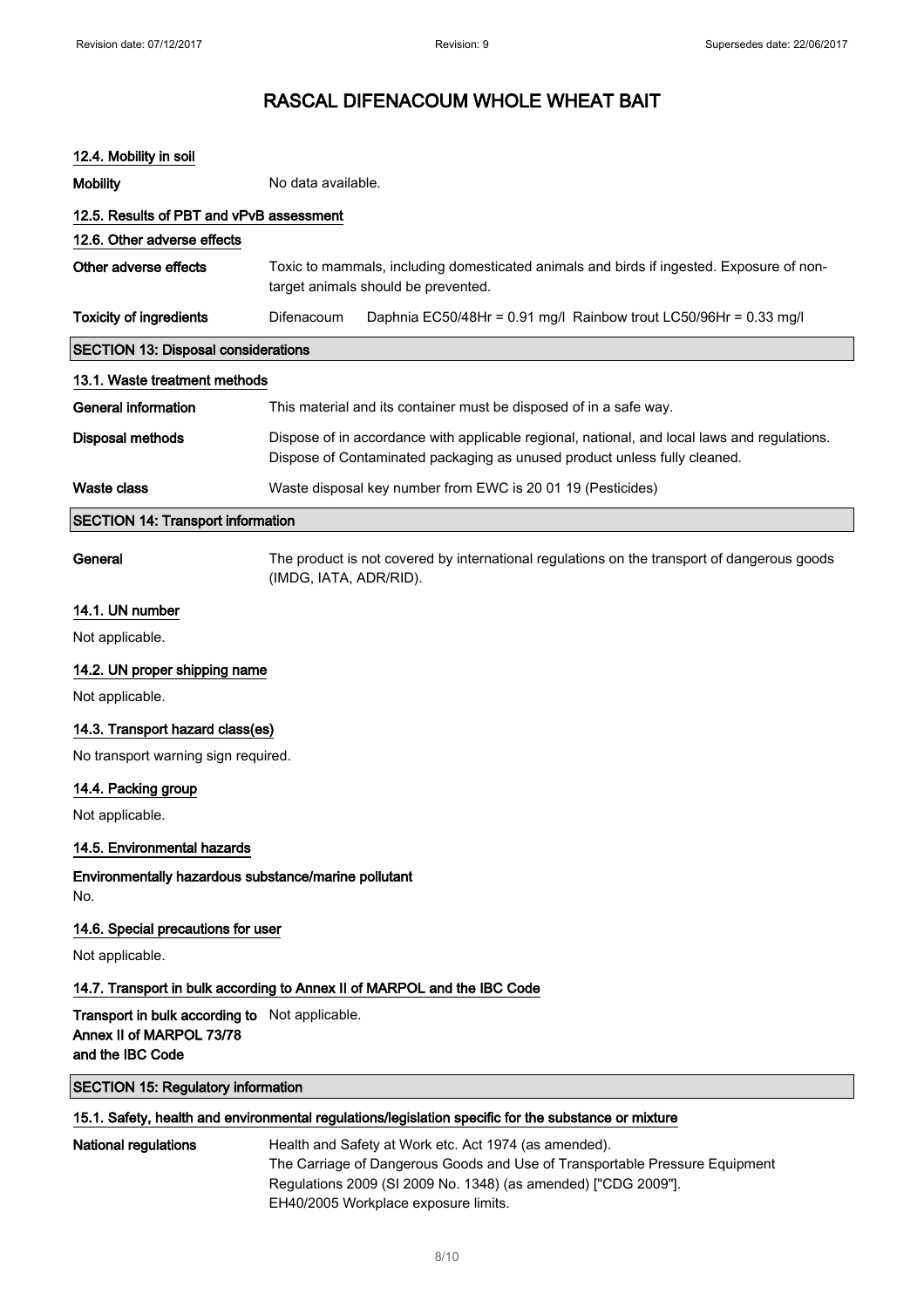EU legislation Regulation (EC) No 1907/2006 of the European Parliament and of the Council of 18 December 2006 concerning the Registration, Evaluation, Authorisation and Restriction of Chemicals (REACH) (as amended). Commission Regulation (EU) No 2015/830 of 28 May 2015. Regulation (EC) No 1272/2008 of the European Parliament and of the Council of 16 December 2008 on classification, labelling and packaging of substances and mixtures (as amended).

#### 15.2. Chemical safety assessment

No chemical safety assessment has been carried out.

#### Inventories

#### EU - EINECS/ELINCS

SECTION 16: Other information

None of the ingredients are listed or exempt.

| Abbreviations and acronyms<br>used in the safety data sheet                   | ADR: European Agreement concerning the International Carriage of Dangerous Goods by<br>Road.                        |
|-------------------------------------------------------------------------------|---------------------------------------------------------------------------------------------------------------------|
|                                                                               | ADN: European Agreement concerning the International Carriage of Dangerous Goods by<br>Inland Waterways.            |
|                                                                               | RID: European Agreement concerning the International Carriage of Dangerous Goods by<br>Rail.                        |
|                                                                               | IATA: International Air Transport Association.                                                                      |
|                                                                               | ICAO: Technical Instructions for the Safe Transport of Dangerous Goods by Air.                                      |
|                                                                               | IMDG: International Maritime Dangerous Goods.                                                                       |
|                                                                               | CAS: Chemical Abstracts Service.                                                                                    |
|                                                                               | ATE: Acute Toxicity Estimate.                                                                                       |
|                                                                               | LC <sub>50</sub> : Lethal Concentration to 50 % of a test population.                                               |
|                                                                               | LD <sub>50</sub> : Lethal Dose to 50% of a test population (Median Lethal Dose).                                    |
|                                                                               | EC <sub>50</sub> : 50% of maximal Effective Concentration.<br>PBT: Persistent, Bioaccumulative and Toxic substance. |
|                                                                               | vPvB: Very Persistent and Very Bioaccumulative.                                                                     |
| <b>Classification abbreviations</b>                                           | Repr. = Reproductive toxicity                                                                                       |
| and acronyms                                                                  | STOT RE = Specific target organ toxicity-repeated exposure                                                          |
| <b>Classification procedures</b><br>according to Regulation (EC)<br>1272/2008 | STOT RE 2 - H373: Commission Regulation (EU) 2016/1179 Repr. 1B - H360D: Commission<br>Regulation (EU) 2016/1179    |
| <b>Revision date</b>                                                          | 07/12/2017                                                                                                          |
| <b>Revision</b>                                                               | 9                                                                                                                   |
| Supersedes date                                                               | 22/06/2017                                                                                                          |
| <b>SDS number</b>                                                             | 21340                                                                                                               |